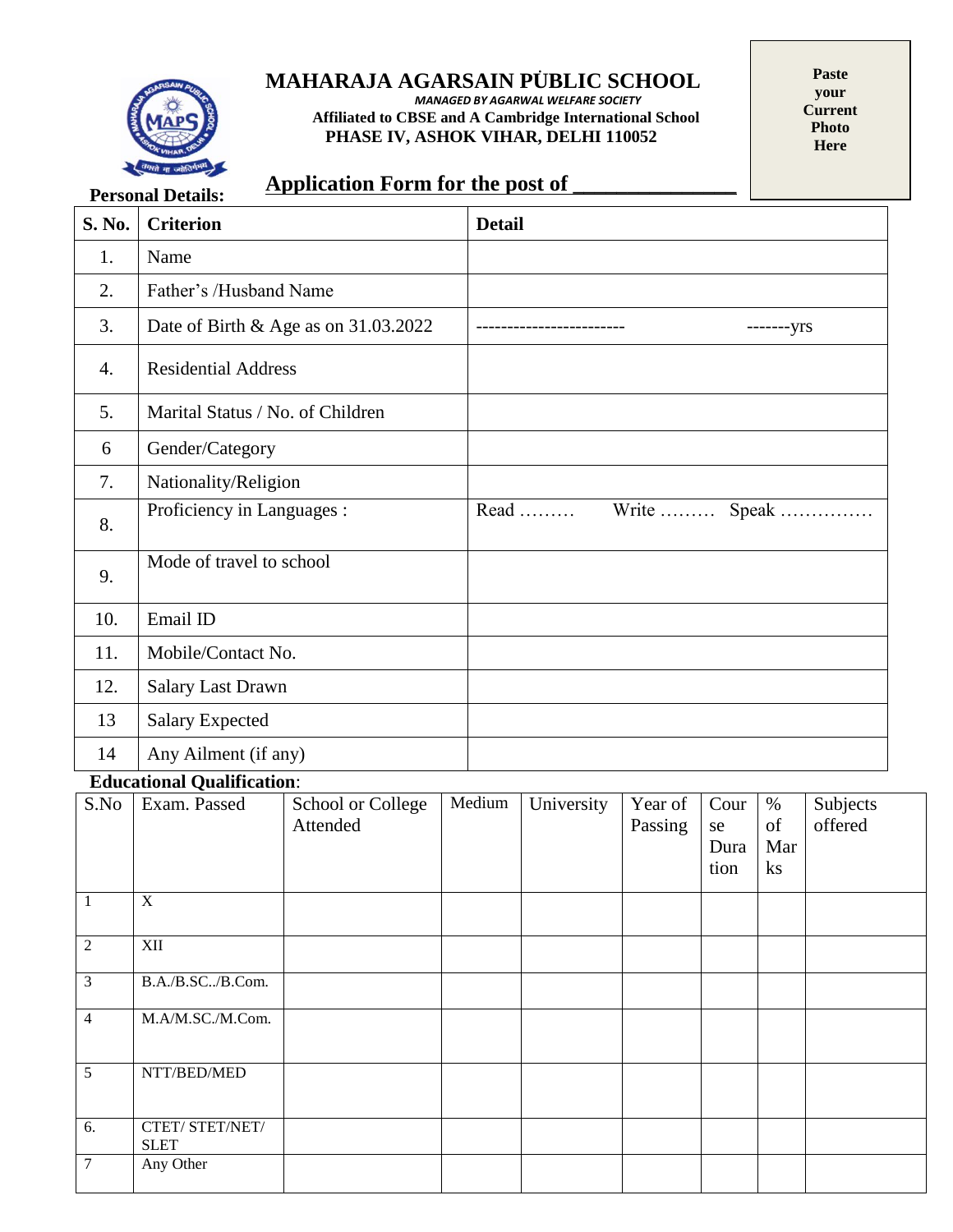### **Work Experience (from Latest to oldest)** Total ………. yrs Administrative: ……….. yrs

| S.No | Name of Institution | Desig. | Duration<br>(DD/MM/YY) |    | No.<br>of<br>yrs | Salary<br>Drawn | Classes<br>taught | Subject Taught |
|------|---------------------|--------|------------------------|----|------------------|-----------------|-------------------|----------------|
|      |                     |        | From                   | To |                  |                 |                   |                |
|      |                     |        |                        |    |                  |                 |                   |                |
|      |                     |        |                        |    |                  |                 |                   |                |
|      |                     |        |                        |    |                  |                 |                   |                |
|      |                     |        |                        |    |                  |                 |                   |                |
|      |                     |        |                        |    |                  |                 |                   |                |

### **Extra responsibilities held:**

| S.No. | Name of Institute | Responsibilities held |  |  |  |  |  |
|-------|-------------------|-----------------------|--|--|--|--|--|
|       |                   |                       |  |  |  |  |  |
|       |                   |                       |  |  |  |  |  |
|       |                   |                       |  |  |  |  |  |
|       |                   |                       |  |  |  |  |  |
|       |                   |                       |  |  |  |  |  |
|       |                   |                       |  |  |  |  |  |
|       |                   |                       |  |  |  |  |  |

### **Details of Subject-based Training/Other Training Programmes Attended:**

| S.  | Name of the Programme | Conducted By | Duration |    | <b>Total Period</b> |
|-----|-----------------------|--------------|----------|----|---------------------|
| No. |                       |              | From     | To |                     |
|     |                       |              |          |    |                     |
| ۷.  |                       |              |          |    |                     |
| C.  |                       |              |          |    |                     |

### **Achievements as student:**

### **(a)-Academic**

| S. No. Detail |  |
|---------------|--|
| . .           |  |
|               |  |
| <u>.</u>      |  |
|               |  |

# **(b)-Co-curricular:**

| S. No.           |  |
|------------------|--|
|                  |  |
| $\overline{1}$ . |  |
|                  |  |
| 2.               |  |
|                  |  |